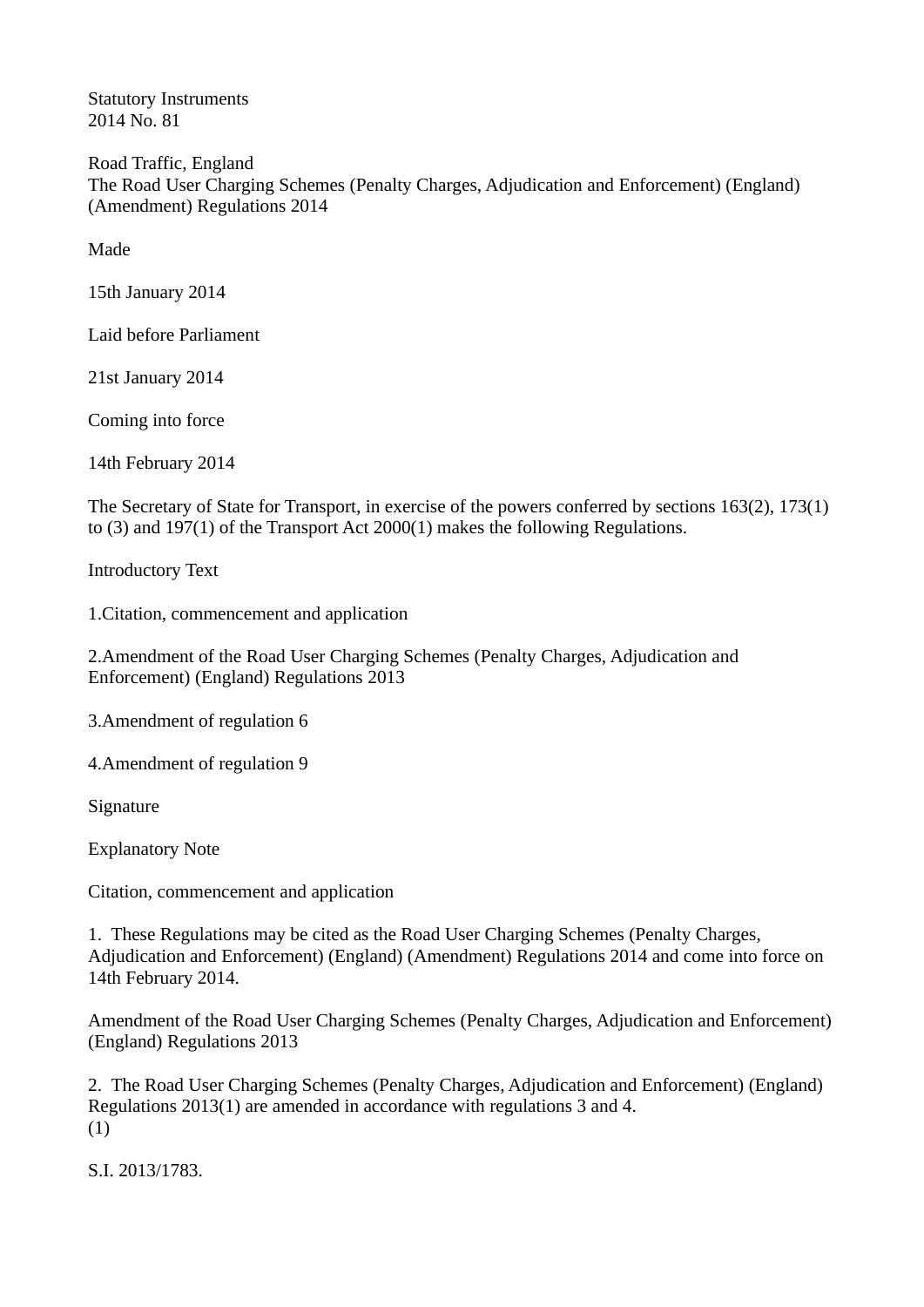Amendment of regulation 6

3.—(1) In regulation 6 (person by whom penalty charge is to be paid)—

(a)for paragraph (5) substitute—

"(5) Where—

(a)at the relevant time—

(i)the registered keeper of the relevant vehicle was a vehicle-hire firm; and

(ii)the relevant vehicle was hired to any person under a hire agreement with the vehicle-hire firm; and

(b)the charging authority has been given a copy of—

(i)a statement signed by or on behalf of the vehicle-hire firm to the effect that at the relevant time the vehicle was hired to a named person under a hire agreement;

(ii)a copy of the hire agreement (or, at the discretion of the charging authority, a copy of relevant extracts from the hire agreement); and

(iii)a copy of a statement of liability signed by the hirer under the hire agreement—

(aa)containing a statement by the hirer to the effect that the hirer acknowledges responsibility for any road user charges or penalty charges that may be incurred with respect to the vehicle while it is hired to the hirer; and

(bb)including an address given by the hirer (whether a residential, business or other address) as one at which documents may be given to the hirer,

road user charges and penalty charges are to be paid by the person who hired the vehicle under the hire agreement."

(b)for sub-paragraph  $(7)(c)$  substitute—

"(c)"hire agreement" and "vehicle-hire firm" have the same meanings as in sub-paragraph 13(6) of Schedule 4 to the Protection of Freedoms Act 2012.(1)". (1)

2012 c.9.

Amendment of regulation 9

4. In regulation 9 (cancellation of penalty charge notice), for sub-paragraph (1)(c) substitute—

"(c)as soon as reasonably practicable refund any sum paid in respect of the penalty charge notice and (if applicable) the road user charge."

Signed on behalf of the Secretary of State for Transport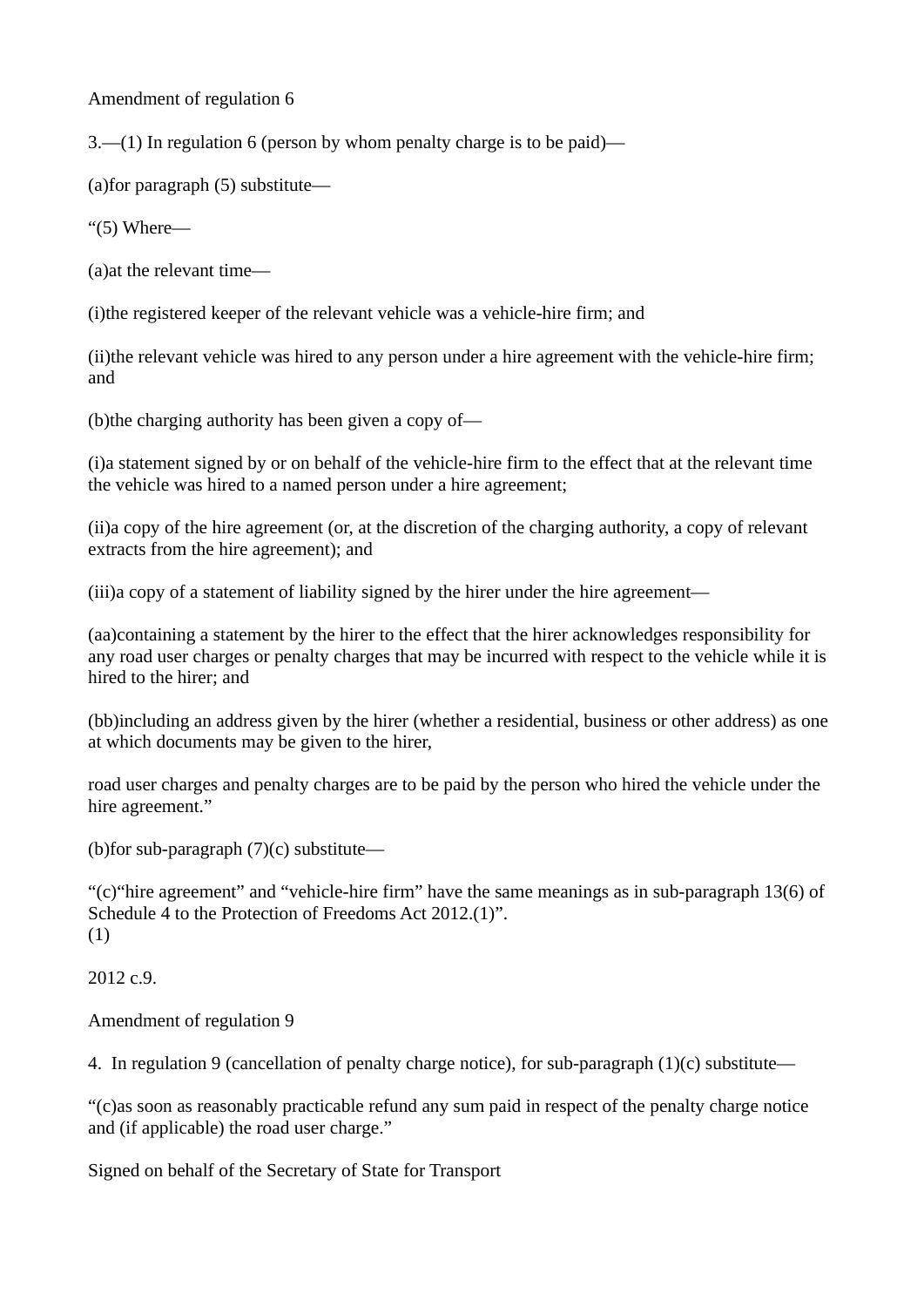Robert Goodwill

Parliamentary Under Secretary of State

Department for Transport

15th January 2014

EXPLANATORY NOTE

(This note is not part of these Regulations)

These Regulations amend the Road User Charging Schemes (Penalty Charges, Adjudication and Enforcement) (England) Regulations 2013 (the "Enforcement Regulations").

Regulation 3 amends regulation 6 of the Enforcement Regulations to replace the definition of vehicles that are on hire taken from section 66 of the Road Traffic Offenders Act 1988 with the one taken from paragraph 13 of Schedule 4 to the Protection of Freedoms Act 2012. The wording of regulation 6(5) is substituted to take account of this change.

Regulation 4 amends regulation 9 the Enforcement Regulations to provide for the refund of not only the penalty charge but also (if applicable) any road user charge paid in circumstances where the charging authority accepts that a ground in regulation (8)(3) of the Enforcement Regulations has been established and cancels a penalty charge notice.

A regulatory impact assessment has not been produced for this instrument as it has negligible impact on the costs of business. An Explanatory Memorandum is available alongside the instrument on the UK legislation website, www.legslation.gov.uk.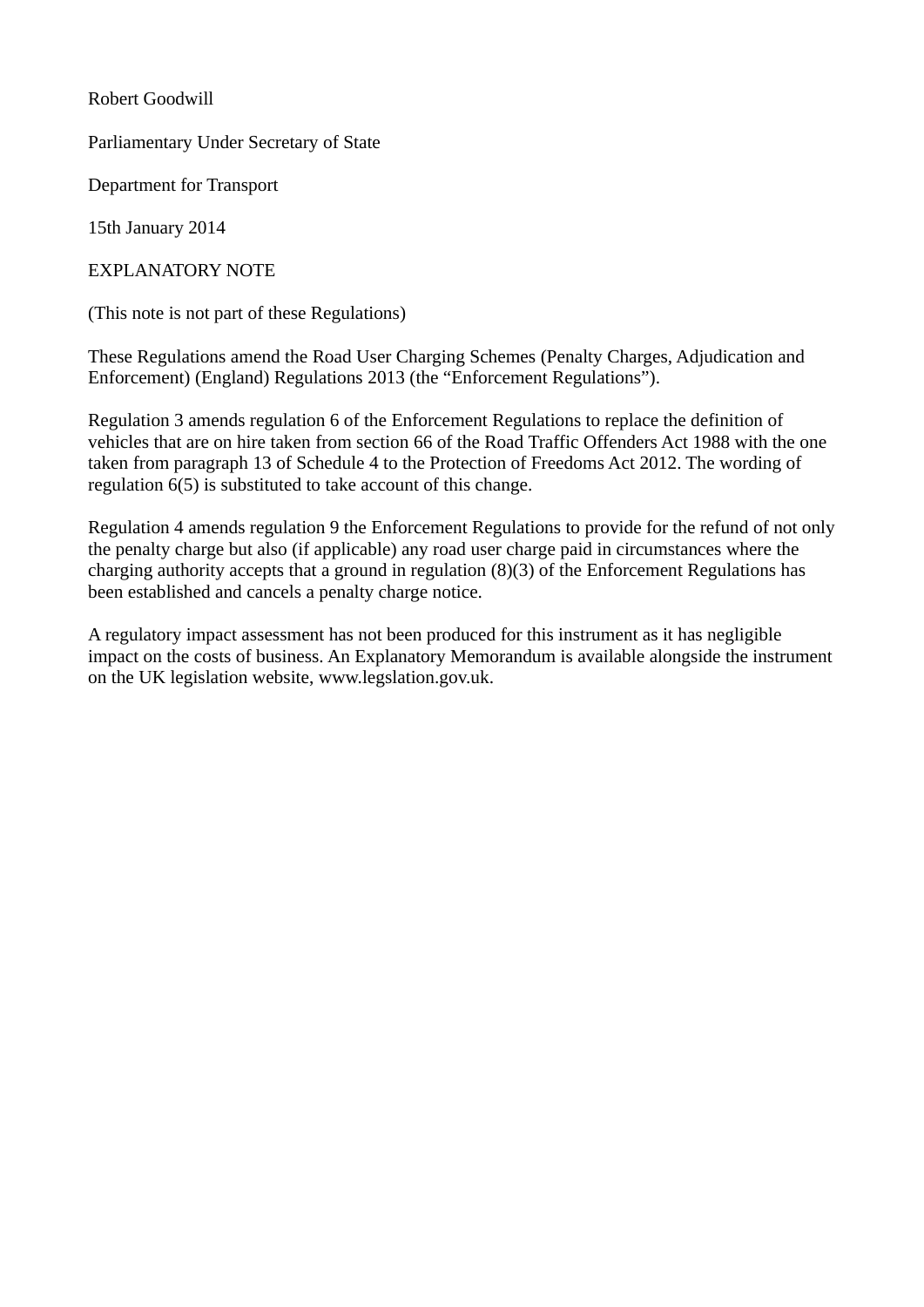## EXPLANATORY MEMORANDUM TO THE ROAD USER CHARGING SCHEMES (PENALTY CHARGES, ADJUDICATION AND ENFORCEMENT) (ENGLAND) (AMENDMENT) REGULATIONS 2014 2014 No. 81

1.This explanatory memorandum has been prepared by the Department for Transport and is laid before Parliament by Command of Her Majesty. This memorandum contains information for the Joint Committee on Statutory Instruments.

2. Purpose of the instrument

2.1 This instrument amends the Road User Charging Schemes (Penalty Charges, Adjudication and Enforcement) (England) Regulations 2013 (SI 2013/1783) (the "2013 Regulations") in two ways.

2.2 First, it alters the definition of the type of vehicle hire agreement caught by regulation 6(5) of the 2013 Regulations by including such agreements under which vehicles are hired for six months or more. The significance of a hire agreement being subject to regulation 6(5) is that the vehicle-hire firm (being the registered keeper of the vehicle) is able to transfer liability for road user charges and penalty charges incurred by the vehicle to it to its hirer.

2.3 Second, it requires a charging authority to consider refunding not just the penalty charge but also the road user charge where it accepts that one of the grounds for making representations against the issue of a penalty charge notice in regulation 8(3) of the 2013 Regulations has been established and cancels the penalty charge notice.

3. Matters of special interest to the Joint Committee on Statutory Instruments 3.1 Regulation 4 of these regulations addresses the concern raised by the JCSI in Item 5 of their Twelfth Report of Session 2013 – 14 published on 13 November 2013.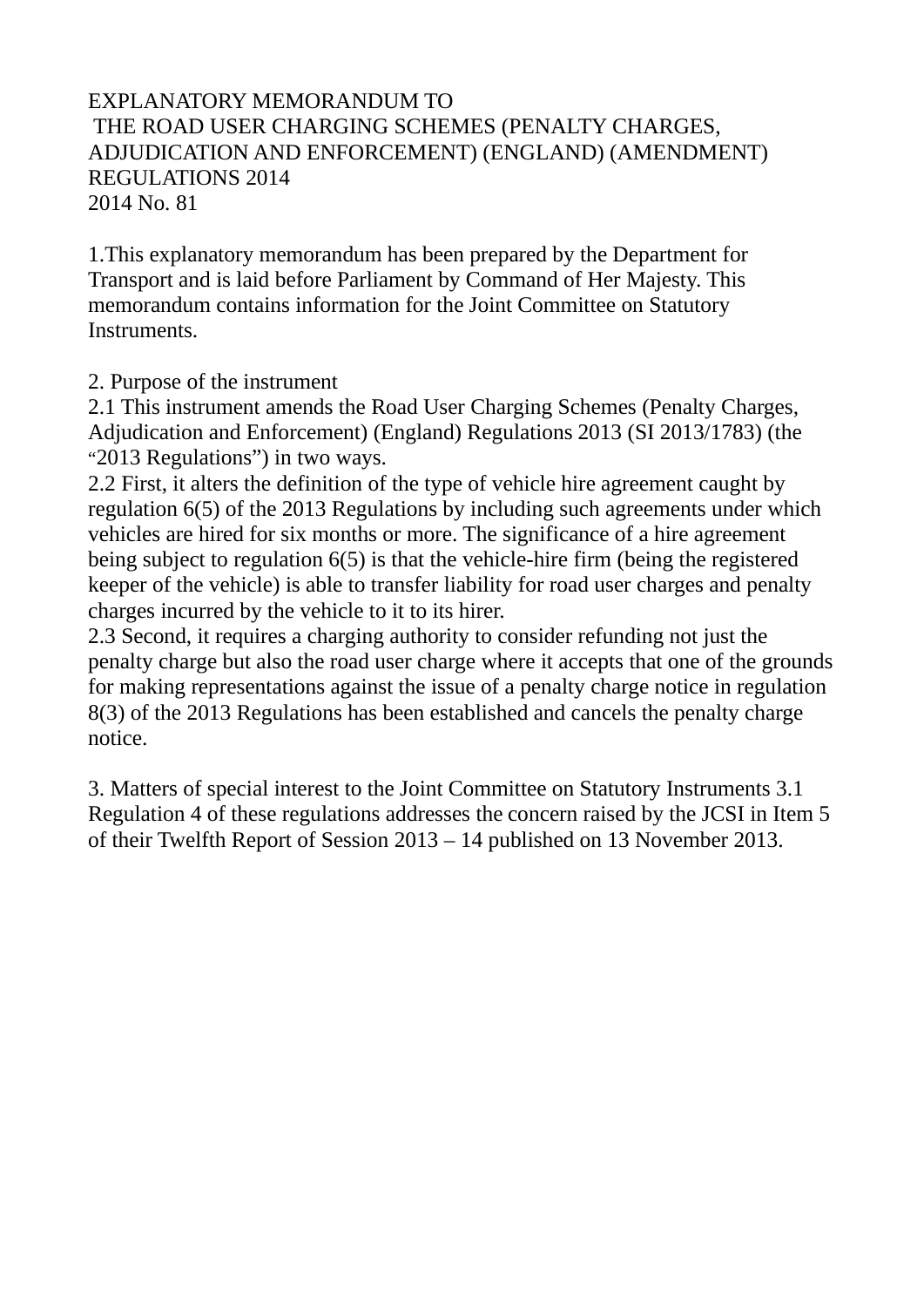EXPLANATORY MEMORANDUM TO THE ROAD USER CHARGING SCHEMES (PENALTY CHARGES, ADJUDICATION AND ENFORCEMENT) (ENGLAND) (AMENDMENT) REGULATIONS 2014 2014 No. 81 1.This explanatory memorandum has been prepared by the Department for Transport and is laid before Parliament by Command of Her Majesty. This memorandum contains information for the Joint Committee on Statutory Instruments. 2. Purpose of the instrument 2.1 This instrument amends the Road User Charging Schemes (Penalty Charges, Adjudication and Enforcement) (England) Regulations 2013 (SI 2013/1783) (the "2013 Regulations") in two ways. 2.2 First, it alters the definition of the type of vehicle hire agreement caught by regulation 6(5) of the 2013 Regulations by including such agreements under which vehicles are hired for six months or more. The significance of a hire agreement being subject to regulation 6(5) is that the vehicle-hire firm (being the registered keeper of the vehicle) is able to transfer liability for road user charges and penalty charges incurred by the vehicle to it to its hirer. 2.3 Second, it requires a charging authority to consider refunding not just the penalty charge but also the road user charge where it accepts that one of the grounds for making representations against the issue of a penalty charge notice in regulation 8(3) of the 2013 Regulations has been established and cancels the penalty charge notice. 3. Matters of special interest to the Joint Committee on Statutory Instruments 3.1 Regulation 4 of these regulations addresses the concern raised by the JCSI in Item 5 of their Twelfth Report of Session 2013 – 14 published on 13 November 2013. 4. Legislative Context 4.1 Section 163(2) of TA 2000 provides that charges imposed in respect of any motor vehicle by a charging scheme under Part 3 of the Transport Act 2000 (TA 2000) shall be paid by the registered keeper of the motor vehicle or, in circumstances specified in regulations made by the appropriate national authority, by such person as is so specified. 4.2 Section 198(1) of TA 2000 provides that in relation to charging schemes relating only to England the Secretary of State is the appropriate national authority and accordingly the Secretary of State made the 2013 Regulations which entered force on 2nd September 2013. 4.3 Section 173(1) of TA 2000 provides that the appropriate national authority may by regulations make provision for or in connection with the imposition and payment of charges ("charging scheme penalty charges") in respect of acts, omissions, events or circumstances relating to or connected with charging schemes made under Part 3 of that Act. 4.4 Section 173(3) of TA 2000 provides that charging scheme penalty charges in respect of any vehicle shall be paid by the registered keeper of the motor vehicle or, in circumstances specified in regulations made by the appropriate national authority, [i.e. the 2013 Regulations] by such person as is so specified. 4.5. These regulations amend the 2013 Regulations in two ways: (a) as was the case under the original version of the 2013 Regulations responsibility for road user charges and penalty charges can be transferred by a vehicle-hire firm (being the registered keeper of the vehicle) to the hirer of the vehicle. These amending regulations remove the restriction on this only being possible where the vehicle concerned is let to the hirer for a fixed period of less than six months. This is achieved by using definitions in paragraph 13 of Schedule 4 to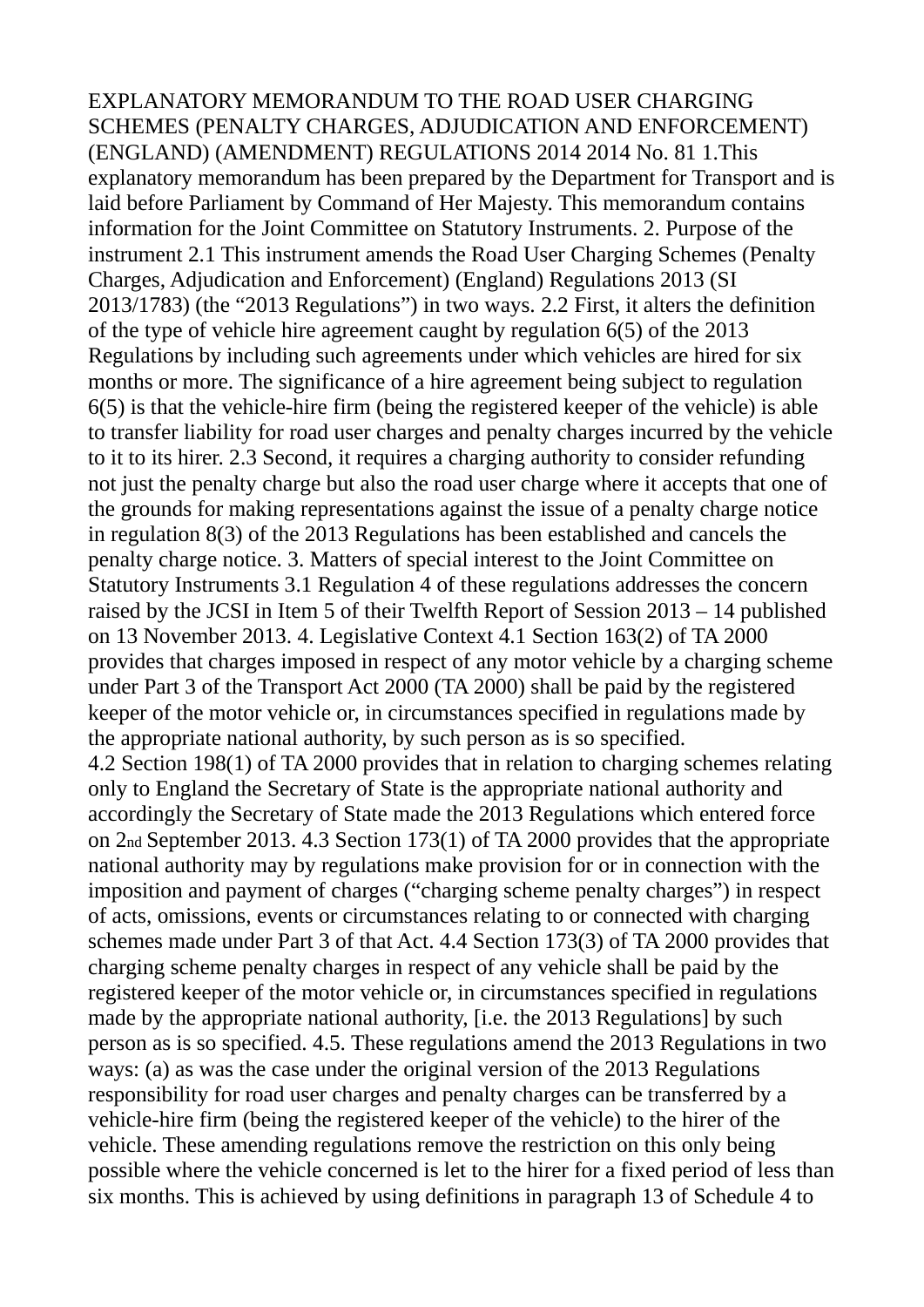the Protection of Freedoms Act 2012 in place of those in section 66 of the Road Traffic Offenders Act 1988; (b) to require a charging authority that accepts that one of the grounds for making representations against the issue of a penalty charge notice in regulation 8(3) of the 2013 Regulations is satisfied to consider refunding not only the penalty charge paid but also (if applicable) the road user charge paid too. 4.6 Because the 2013 Regulations contained provisions about the notification, adjudication and enforcement of charging scheme penalty charges the Lord Chancellor was required to join with the Secretary of State for Transport in making them, exercising the powers in s.173(4),  $195(1)(b)$  to (d) and (2) and 197(1) of TA 2000. Because the amendments which are the subject matter of these regulations do not concern the parts of the 2013 Regulations which deal with the notification, adjudication and enforcement of penalty charges the Secretary of State has sufficient vires to make them alone. 5. Territorial Extent and Application 5.1This instrument applies to England.

## 4. Legislative Context

4.1 Section 163(2) of TA 2000 provides that charges imposed in respect of any motor vehicle by a charging scheme under Part 3 of the Transport Act 2000 (TA 2000) shall be paid by the registered keeper of the motor vehicle or, in circumstances specified in regulations made by the appropriate national authority, by such person as is so specified.

4.2 Section 198(1) of TA 2000 provides that in relation to charging schemes relating only to England the Secretary of State is the appropriate national authority and accordingly the Secretary of State made the 2013 Regulations which entered force on 2nd September 2013.

4.3 Section 173(1) of TA 2000 provides that the appropriate national authority may by regulations make provision for or in connection with the imposition and payment of charges ("charging scheme penalty charges") in respect of acts, omissions, events or circumstances relating to or connected with charging schemes made under Part 3 of that Act.

4.4 Section 173(3) of TA 2000 provides that charging scheme penalty charges in respect of any vehicle shall be paid by the registered keeper of the motor vehicle or, in circumstances specified in regulations made by the appropriate national authority, [i.e. the 2013 Regulations] by such person as is so specified.

4.5. These regulations amend the 2013 Regulations in two ways:

(a) as was the case under the original version of the 2013 Regulations responsibility for road user charges and penalty charges can be transferred by a vehicle-hire firm (being the registered keeper of the vehicle) to the hirer of the vehicle. These amending regulations remove the restriction on this only being possible where the vehicle concerned is let to the hirer for a fixed period of less than six months. This is achieved by using definitions in paragraph 13 of Schedule 4 to the Protection of Freedoms Act 2012 in place of those in section 66 of the Road Traffic Offenders Act 1988;